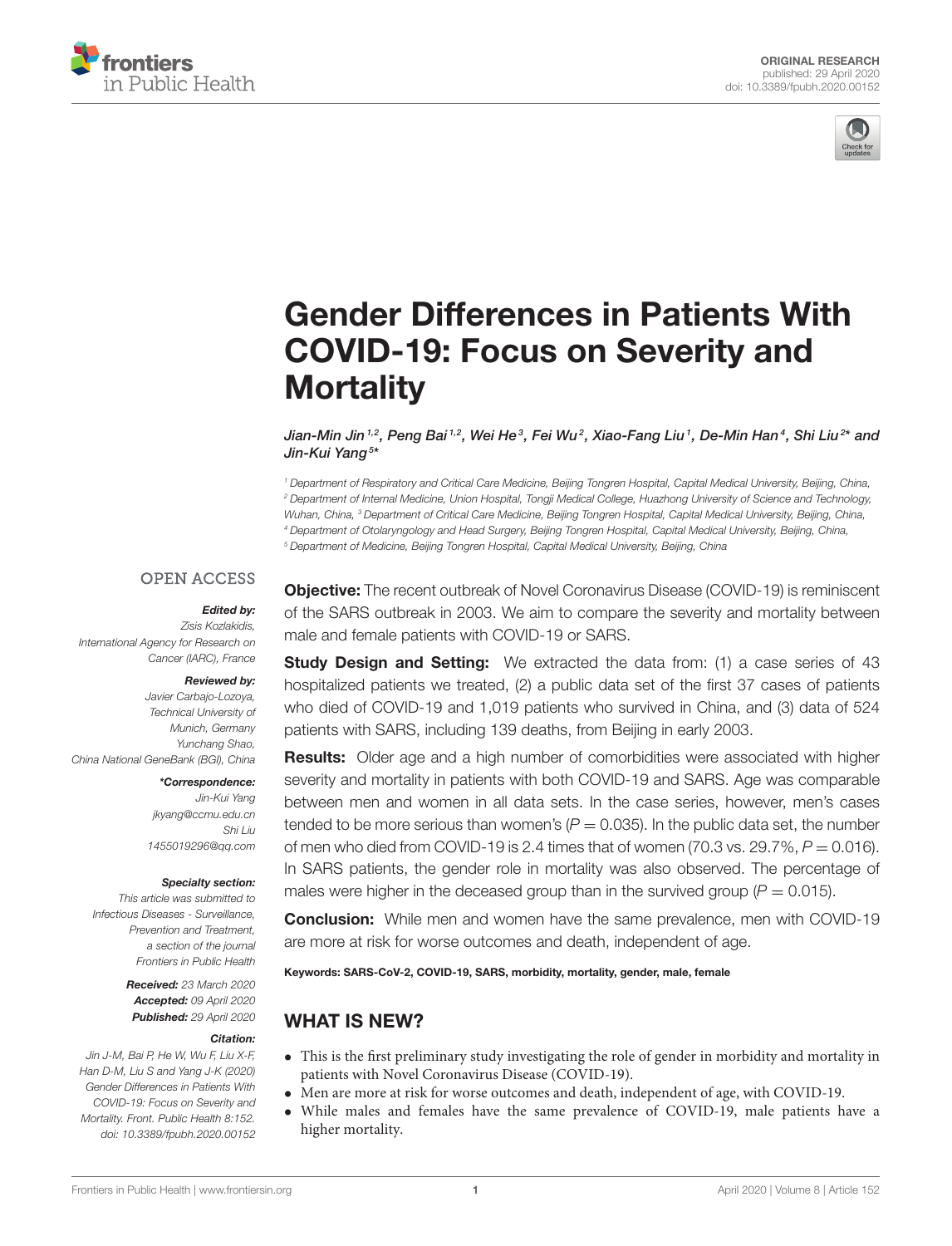# INTRODUCTION

In early December 2019, an outbreak of a novel coronavirus disease (COVID-19) occurred in Wuhan city and then rapidly spread throughout China, putting the world on alert. Highthroughput sequencing has revealed a novel β-coronavirus that is currently named severe acute respiratory syndrome coronavirus 2 (SARS-CoV-2) [\(1\)](#page-5-0), which resembles severe acute respiratory syndrome coronavirus (SARS-CoV) [\(2\)](#page-5-1). Most patients with COVID-19 were Mild/Moderate patients who often experienced dyspnea after 1 week. Severe patients progressed rapidly to Critical conditions, which included symptoms such as acute respiratory distress syndrome (ARDS), acute respiratory failure, coagulopathy, septic shock, and metabolic acidosis.

Early identification of risk factors for Critical conditions is urgently needed, not only to identify the defining clinical and epidemiological characteristics with greater precision, but also to facilitate the appropriate supportive care and prompt access to the intensive care unit (ICU) if necessary.

The Chinese health authority has announced that the total number of confirmed cases on the Chinese mainland has reached 76,936, and 2,442 people have died of the disease as of Feb 23. Among the 2,442 deceased patients, most were old and twothirds were males, though the detailed data has not been reported [\(3\)](#page-5-2). This raises a question: Are men more susceptible to getting and dying from COVID-19?

Here, we report the clinical characteristics of a recent case series of 43 patients we treated and a public data set of the first 37 cases of those who died from COVID-19 and the 1,019 patients who survived COVID-19. We aimed to compare the severity and mortality in male and female patients with COVID-19 and to explore the most useful prognostic factor for individualized assessment. SARS-CoV-2 infection is reminiscent of the SARS-CoV outbreak in early 2003, because both viruses attack cells via the same ACE2 receptor [\(3\)](#page-5-2). In this study, we also analyzed the data of 524 SARS patients, including 139 deaths, from Beijing in early 2003.

#### MATERIALS AND METHODS

#### Patients and Data Sources Cases Series of COVID-19

The case series analysis covers 43 patients with COVID-19 who were treated at Wuhan Union Hospital by the medical team of Beijing Tongren Hospital from January 29, 2020 to February 15, 2020.

#### Public Data Set of COVID-19

The public data set covers the first 37 cases of patients who died from COVID-19 and 1,019-cases of COVID-19 survivors from the public data set from the Chinese Public Health Science Data Center.

#### Cases Series of SARS

This study also included data of 524 SARS patients, including 139 deaths from 29 hospitals in early 2003. These patients were hospitalized in Beijing between 25 March and 22 May 2003.

Diagnosis and clinical classification criteria and treatment plan (trial version 5) of COVID-19 was launched by the National Health Committee of the People's Republic of China [\(http://www.](http://www.nhc.gov.cn/) [nhc.gov.cn/\)](http://www.nhc.gov.cn/). The clinical classification of severity is as follows: (1) Mild, only mild symptoms, imaging shows no pneumonia; (2) Moderate, with fever, respiratory tract symptoms, and imaging shows pneumonia; (3) Severe, meet any of the following signs: (a) respiratory distress, respiratory rate  $\geq$  30 beats / min; (b) in the resting state, finger oxygen saturation  $\leq$  93%) arterial blood oxygen partial pressure (PaO<sub>2</sub>/oxygen concentration (FiO<sub>2</sub>)  $\leq$ 300 mmHg  $(1 \text{ mmHg} = 0.133 \text{ kPa})$ ;  $(4)$  Critical, one of the following conditions: (a) respiratory failure occurs and requires mechanical ventilation, (b) Shock occurs, (c) ICU admission is required for combined organ failure.

The study protocol was approved by the Ethics Committee of Beijing Tongren Hospital, Capital Medical University.

#### Statistical Analysis

Data were expressed as mean  $\pm$  SD, median [interquartile range (IQR)], or percentages, as appropriate. To compare the differences between the two groups, mean values and percentages were used between the two groups by the Student t-test, Mann-Whitney *U*-test, or chi-square  $(\chi^2)$  test. Kaplan–Meier survival curves and the log-rank test was used for testing the survival rates between males and females. Statistical analyses were performed using the SAS software (version 9.4).  $P < 0.05$  (two-tailed) was considered to be statistically significant.

# RESULTS

#### Case Series of Covid-19

The demographic and clinical characteristics are shown in **[Table 1](#page-2-0)**. The median age was 62 years (IQR, 51 to 70). Fever (95.3%) and cough (65.1%) were the most common symptoms, while diarrhea (16.3) was not common. 37.2% of patients had at least one underlying disorder (i.e., hypertension, diabetes, cardiovascular diseases, and chronic lung diseases). There is no significant difference in median age between male and female groups, but the maximum of the range of IQR is lower in male (66 years in men vs. 73 years in women). Symptoms and comorbidities were comparable between men and women. As expected, men had a higher level of hemoglobin. However, male patients also had elevated serum creatinine, white blood cells, and neutrophils. Among the 43-case series, 13 (30.2%) were diagnosed with Mild or Moderate pneumonia, while 14 (32.6%) and 16 (37.2%) were diagnosed with Severe and Critical pneumonia, respectively. Chi-square  $(\chi^2)$  test for trend indicated that men's cases of COVID-19 tended to be more serious than women's ( $P = 0.035$ ), according to the clinical classification of severity (**[Figure 1](#page-2-1)**).

# Public Data Set of COVID-19

In the deceased patients, fever (86.5%) and cough (67.6%) were common, while diarrhea was uncommon (18.9%).The median period from symptom onset to death was 13 days (ranging of IQR 11 to 18 days). Of these deceased patients, 64.9% had at least one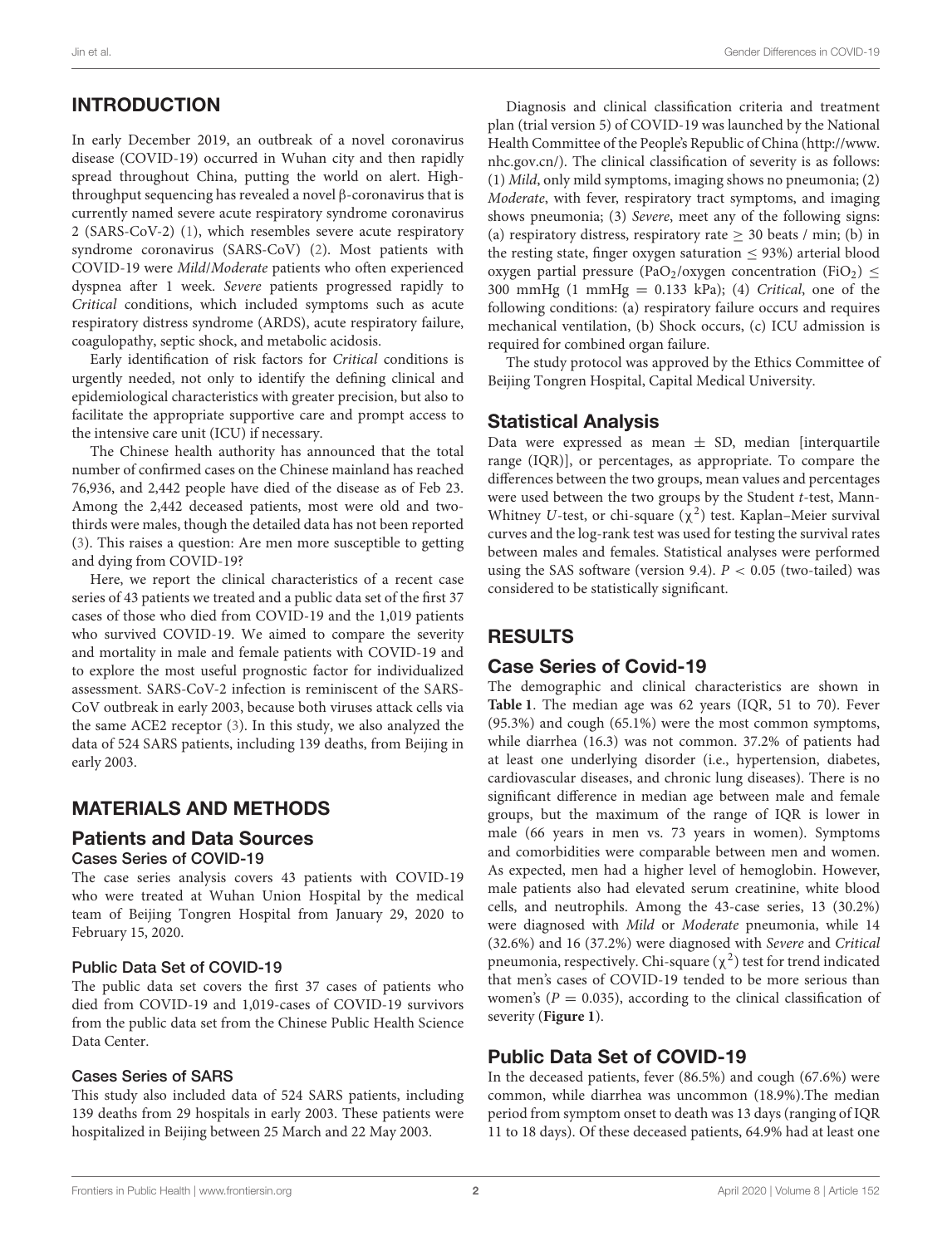#### <span id="page-2-0"></span>TABLE 1 | Characteristics of a Case series of COVID-19.

|                                                 | <b>Total</b><br>$(n = 43)$ | Male<br>$(n = 22)$ | Female<br>$(n = 21)$ | $P -$<br>value |
|-------------------------------------------------|----------------------------|--------------------|----------------------|----------------|
| Age, median (range) - year                      | $62(51 - 70)$              | $59(51 - 66)$      | 63 (52-73)           | 0.734          |
| <b>Symptoms</b>                                 |                            |                    |                      |                |
| Fever – $n$ (%)                                 | 41 (95.3)                  | 21(95.5)           | 20(95.2)             | 0.490          |
| Diarrhea - $n$ (%)                              | 7(16.3)                    | 3(13.6)            | 4(19.0)              | 0.946          |
| Cough $- n$ (%)                                 | 28 (65.1)                  | 16 (72.7)          | 12(57.1)             | 0.452          |
| Comorbidities - $n$ (%)                         |                            |                    |                      |                |
| Hypertension $- n$ (%)                          | 10(23.3)                   | 6(27.3)            | 4(19.0)              | 0.782          |
| Diabetes history – $n$ (%)                      | 5(11.6)                    | 4(18.2)            | 1(0.5)               | 0.370          |
| Cardiovascular diseases - $n$ (%)               | 4(9.3)                     | 2(9.1)             | 2(10.0)              | 0.634          |
| Chronic lung diseases $- n$ (%)                 | 1(0.2)                     | 1(0.5)             | 0(0)                 | 0.981          |
| From symptom to diagnosis, median (range) - day | $12(8-14)$                 | $12(7-13)$         | $12(10-14)$          | 0.250          |
| Aspartate aminotransferase - IU/I               | $42.4 \pm 18.9$            | $43.0 \pm 15.3$    | $41.7 \pm 22.6$      | 0.872          |
| Alanine aminotransferase - IU/I                 | $42.8 \pm 19.0$            | $45.0 \pm 18.0$    | $40.4 \pm 19.5$      | 0.590          |
| Alkaline phosphatase - IU/I                     | $53.4 \pm 10.6$            | $52.6 \pm 11.9$    | $54.3 \pm 9.0$       | 0.736          |
| Lactate dehydrogenase - IU/I                    | 369.4 ± 132.7              | $414.8 \pm 136.2$  | $321.8 \pm 112.9$    | 0.064          |
| Serum creatinine - $\mu$ mol/l                  | $75.3 \pm 21.1$            | $90.4 \pm 22.2$    | $59.4 \pm 10.9$      | 0.000          |
| Fasting Blood Glucose - mmol/l                  | $7.3 \pm 1.8$              | $7.7 \pm 2.0$      | $6.7 \pm 1.5$        | 0.325          |
| High sensitive C-reactive protein - mg/l        | $52.3 \pm 27.8$            | $58.9 \pm 29.2$    | $45.6 \pm 25.3$      | 0.323          |
| White blood cells $- \times 10^9$ /l            | $6.8 \pm 2.2$              | $7.7 \pm 2.3$      | $5.8 \pm 1.5$        | 0.027          |
| Hemoglobin - g/l                                | $128.8 \pm 13.6$           | $139.0 \pm 11.2$   | $117.6 \pm 8.6$      | 0.000          |
| Platelets $- \times 10^9$ /l                    | $225.2 \pm 57.4$           | $230.4 \pm 54.1$   | $219.6 \pm 60.0$     | 0.682          |
| Neutrophils $- \times 10^9$ /I                  | $5.4 \pm 2.2$              | $6.4 \pm 2.4$      | $4.3 \pm 1.3$        | 0.019          |
| Lymphocytes $- \times 10^9$ /I                  | $1.0 \pm 0.4$              | $0.9 \pm 0.3$      | $1.1 \pm 0.4$        | 0.284          |

*Data are presented as mean* ± *SD, medians (interquartile ranges, IQR) and no. (%). Bold values mean statistic difference between males and females.*



<span id="page-2-1"></span>underlying disorder (i.e., hypertension, diabetes, cardiovascular disease, or chronic obstructive pulmonary disease) (**[Table 2](#page-2-2)**).

The deceased patients were significantly older [median (IQR), 70.3 (65–81) years] and had a higher percentage of  $\geq$  65 years (83.8%), in comparison to those who survived [47 (35–57) years old and 13.2%  $\geq$  65 years]. COVID-19 was diagnosed at all <span id="page-2-2"></span>TABLE 2 | Characteristics of a Public data set of COVID-19 and a Cases series of SARS, in 2003.

|                                              | COVID-19                        |              | <b>SARS</b>                                      |                                |
|----------------------------------------------|---------------------------------|--------------|--------------------------------------------------|--------------------------------|
|                                              | Deceased Survived<br>$(n = 37)$ | $(n = 1019)$ | Deceased<br>$(n = 139)$                          | <b>Survived</b><br>$(n = 385)$ |
| Age, median (range) - year                   |                                 |              | 70 (65–81)** 47 (35–57) 57 (45–69) <sup>††</sup> | $32(24 - 44)$                  |
| Male – $n$ (%)                               |                                 |              | $26(70.3)^*$ 510 (50.0) 74 (53.2) <sup>†</sup>   | 163 (42.3)                     |
| <b>Symptoms</b>                              |                                 |              |                                                  |                                |
| Fever – $n$ (%)                              | 32 (86.5)                       |              | 136 (97.8)                                       | 379 (98.4)                     |
| Diarrhea – $n$ (%)                           | 7 (18.9)                        |              | 30(21.6)                                         | 26(6.8)                        |
| Cough $-n$ (%)                               | 25 (67.6)                       |              | 107 (77.0)                                       | 185 (48.1)                     |
| Comorbidities $- n$ (%)                      | 24 (64.9)                       |              | 79 (56.8) <sup>††</sup>                          | 69 (17.9)                      |
| Hypertension – $n$ (%)                       | 18 (48.6)                       |              | 64 (46.0) <sup>††</sup>                          | 44 (11.4)                      |
| Diabetes history – $n$ (%)                   | 11(29.7)                        |              | $30(21.6)^{+}$                                   | 15(3.9)                        |
| Cardiovascular disease – $n$ (%)             | 8(21.6)                         |              | 40 (28.8) <sup><math>\dagger</math>†</sup>       | 23(6.0)                        |
| Chronic lung disease $- n$ (%)               | 3(8.1)                          |              | 5(3.6)                                           | 6(1.6)                         |
| From onset to death, median<br>(range) – day | 13 (11–18)                      |              | $15(10-19)$                                      |                                |

*Data are presented as medians (interquartile ranges, IQR) and n (%).*

\**p* < *0.05,* \*\**p* < *0.01, vs. COVID-19 survived patients.*

 $\sigma^{\dagger}$ *p* < 0.05,  $^{\dagger\dagger}$ *p* < 0.01, vs. SARS survived patients.

ages. There were 30 (2.9%) pediatric patients  $(<14$  years) in the group of patients who survived. None of the 37 deceased cases were pediatric patients (**[Table 2](#page-2-2)** and **[Figure 2A](#page-3-0)**). Ages were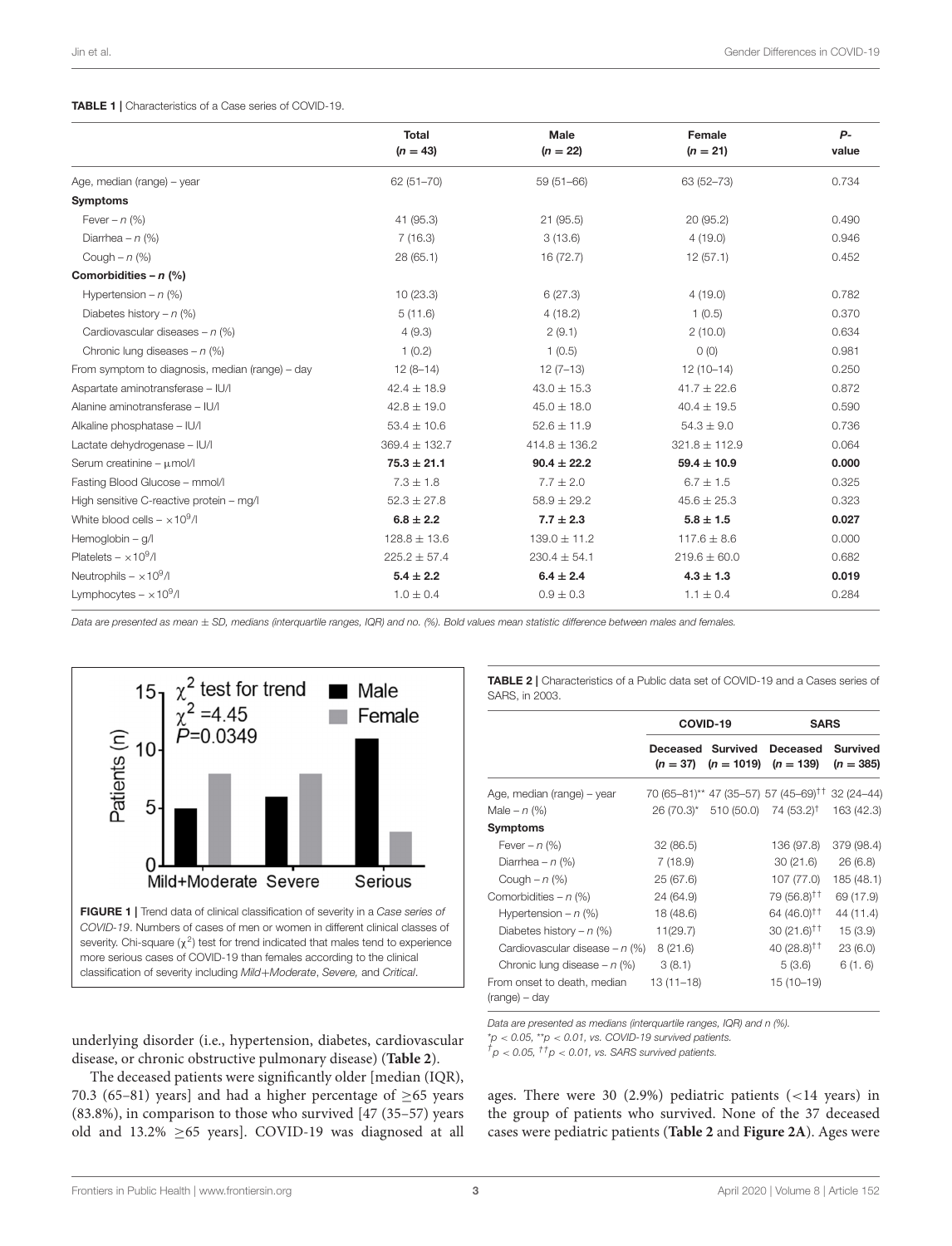

<span id="page-3-0"></span>comparable between men and women in both patients who deceased and survived (**[Figure 2B](#page-3-0)**). Of the 37 deceased patients, 70.3% were men and 29.7% were woman. The number of men was 2.4 times that of women in the deceased patients. While men and women had the same susceptibility, men were more prone to dying ( $\chi^2$  test,  $P = 0.016$ ) (**[Figure 2C](#page-3-0)**).

#### Cases Series of SARS, in 2003

Between March 25 and May 22, 2003, a total of 524 SARS patients, including 139 deaths, in the Beijing area were reported from 29 hospitals enrolled in our analysis. Fever (98.4%) and cough (76.9%) were the most common symptoms, while diarrhea (6.7%) was not common. 57.0% of the patients had at least one of the concomitant diseases including hypertension, diabetes, cardiovascular diseases, and chronic lung diseases. The mean duration from self-reported symptoms to death was 15 (IQR: 10–19) days. **[Table 2](#page-2-2)** summarizes the clinical and biochemical characteristics of all SARS patients. The median age of the deceased patients was much higher than that of the patients who survived (57 vs. 32,  $P < 0.001$ ). The rate of the concomitant diseases in the deceased patients was also higher than that of the patients who survived  $(57.0\% \text{ vs. } 17.9\%, P < 0.001)$ . While the deceased patients were significantly older than the patients who survived (**[Figure 3A](#page-4-0)**), ages were comparable between men and women in both patients who deceased and survived with SARS (**[Figure 3B](#page-4-0)**). The proportion of men was higher in the deceased group (53.2%) than in the group who survived (42.3%) (χ 2 test, P = 0.027) (**[Figure 3C](#page-4-0)**). Survival analysis showed that

men had a significantly higher mortality rate than women (31.2 vs. 22.6%) in this hospital-based cohort (hazard ratio [95% CI] 1.47 [1.05–2.06], P = 0.026) (**[Figure 3D](#page-4-0)**).

# **DISCUSSION**

Coronavirus is a large family of viruses that cause illnesses ranging from the common cold to severe pneumonia, such as SARS [\(2\)](#page-5-1) and Middle East Respiratory Syndrome (MERS) [\(4\)](#page-5-3). SARS-CoV-2 was first identified in Wuhan, China, by the Chinese Center for Disease Control and Prevention (CDC) [\(1\)](#page-5-0). Both epidemiological [\(5,](#page-5-4) [6\)](#page-5-5) and clinical [\(7,](#page-5-6) [8\)](#page-5-7) features of patients with COVID-19 have recently been reported. However, little data on the prognostic factors of COVID-19 have been reported.

In the Case series of COVID-19, consistent with previous reports [\(8–](#page-5-7)[10\)](#page-5-8), older patients ( $\geq$ 65 years old), were more likely to have a Severe type of COVID-19. Men tended to develop more serious cases than women, according to the clinical classification of severity. In the Public data set of COVID-19, we also found that the percentage of older age ( $\geq$ 65 years) was much higher in the deceased patients than in the patients who survived (83.8% in 37 deceased patients vs. 13.2% in 1,019 patients who survived).

The number of men is 2.4 times that of women in the deceased patients. While men and women had the same susceptibility, men were more prone to dying.

This is the first preliminary study investigating the role of gender in morbidity and mortality of SARS-CoV-2 infection. One study of 425 patients with COVID-19 indicated that 56%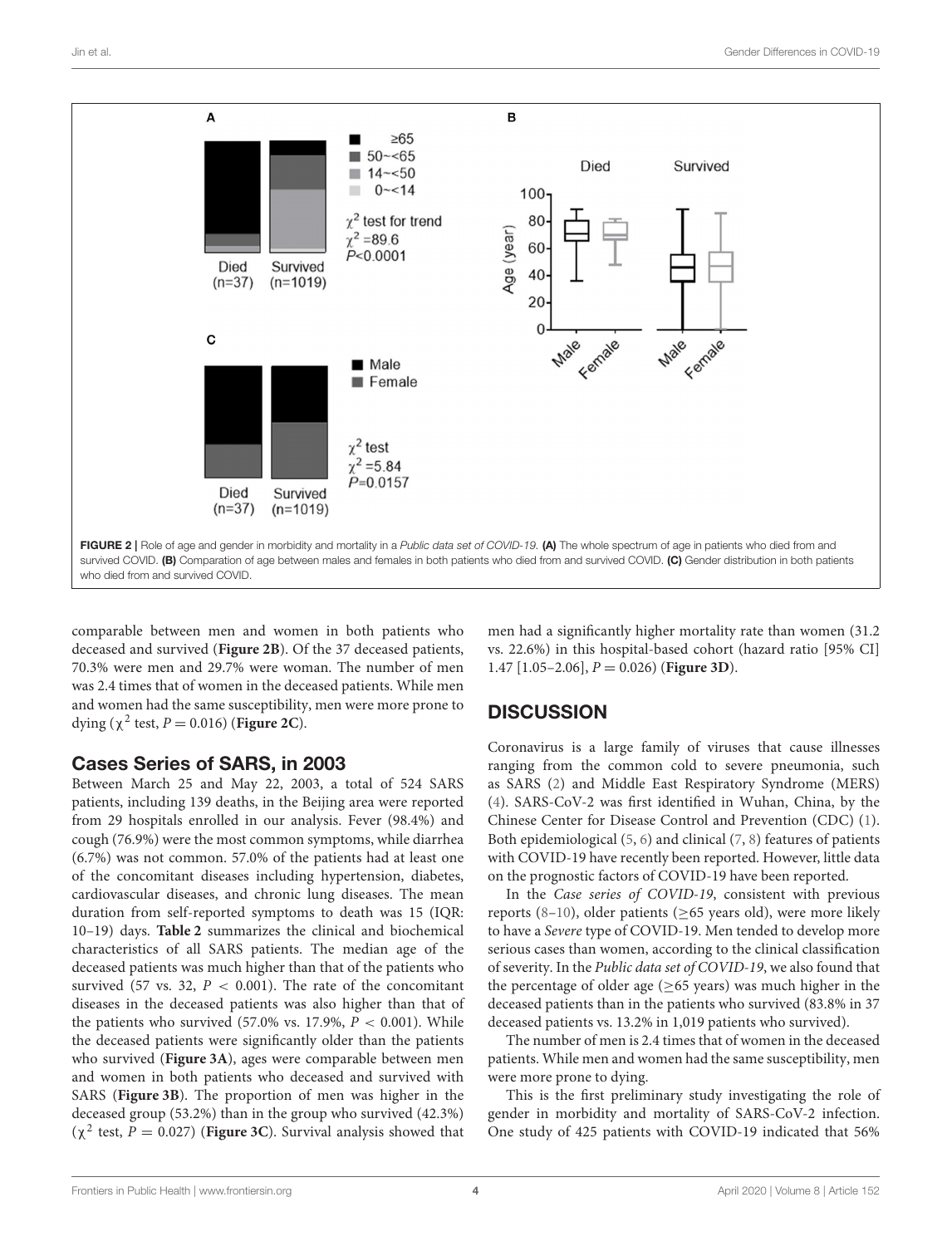

<span id="page-4-0"></span>were males [\(5\)](#page-5-4). Another study of 140 patients found that 50.7% were males [\(9\)](#page-5-9). In the present study, similar susceptibility to SARS-CoV-2 between males and females was observed in 1,019 patients who survived the disease (50.0% males), collected from a public data set and in a case series of 43 hospitalized patients (51.2% males). Although the deceased patients were significantly older than the patients who survived COVID-19, ages were comparable between males and females in both the deceased and the patients who survived. Therefore, gender is a risk factor for higher severity and mortality in patients with COVID-19, independent of age and susceptibility. This gender factor, as well as higher incidences in men for most of the diseases, could correlate with a general demographic fact of a shorter life expectancy in men compared to women in China and in the world in general. Although there is no significant difference in median age between male and female groups, the maximum of the range of IQR is lower in males in the case series.

In early 2003, we participated in the Beijing Municipal Medical Taskforce of SARS [\(11\)](#page-5-10). Here, we re-analyzed the data of a large population of 520 SARS patients, including 135 deaths in Beijing, and summarized the experience and lessons for present use, because SARS-CoV-2 and SARS-CoV attack cells via the same receptor, ACE2 [\(3\)](#page-5-2). We have previously reported that high protein expression of ACE2 receptor in specific organs correlated with specific organ failures, indicated by corresponding clinical parameters in SARS patients [\(11,](#page-5-10) [12\)](#page-5-11). It has been shown that circulating ACE2 levels are higher in men than in women and in patients with diabetes or cardiovascular diseases [\(13\)](#page-5-12).

This study has some limitations. First, for severity analysis, only a case series of 43 patients with SARS-CoV-2 was included, because detailed patient information, particularly regarding clinical outcomes, was unavailable in the public data set. Second, for mortality analysis only the first 37 cases of patients who died of SARS-CoV-2 were included. Due to the urgent circumstances we are living in, there was no access to unique, homogeneous data for COVID. It could affect the analysis and any possible biased results. However, this is the first preliminary analysis investigating the role of gender in morbidity and mortality in patients with SARS-CoV-2. More clinical and basic research regarding gender and other prognostic factors for individualized assessment and treatment is needed in the future.